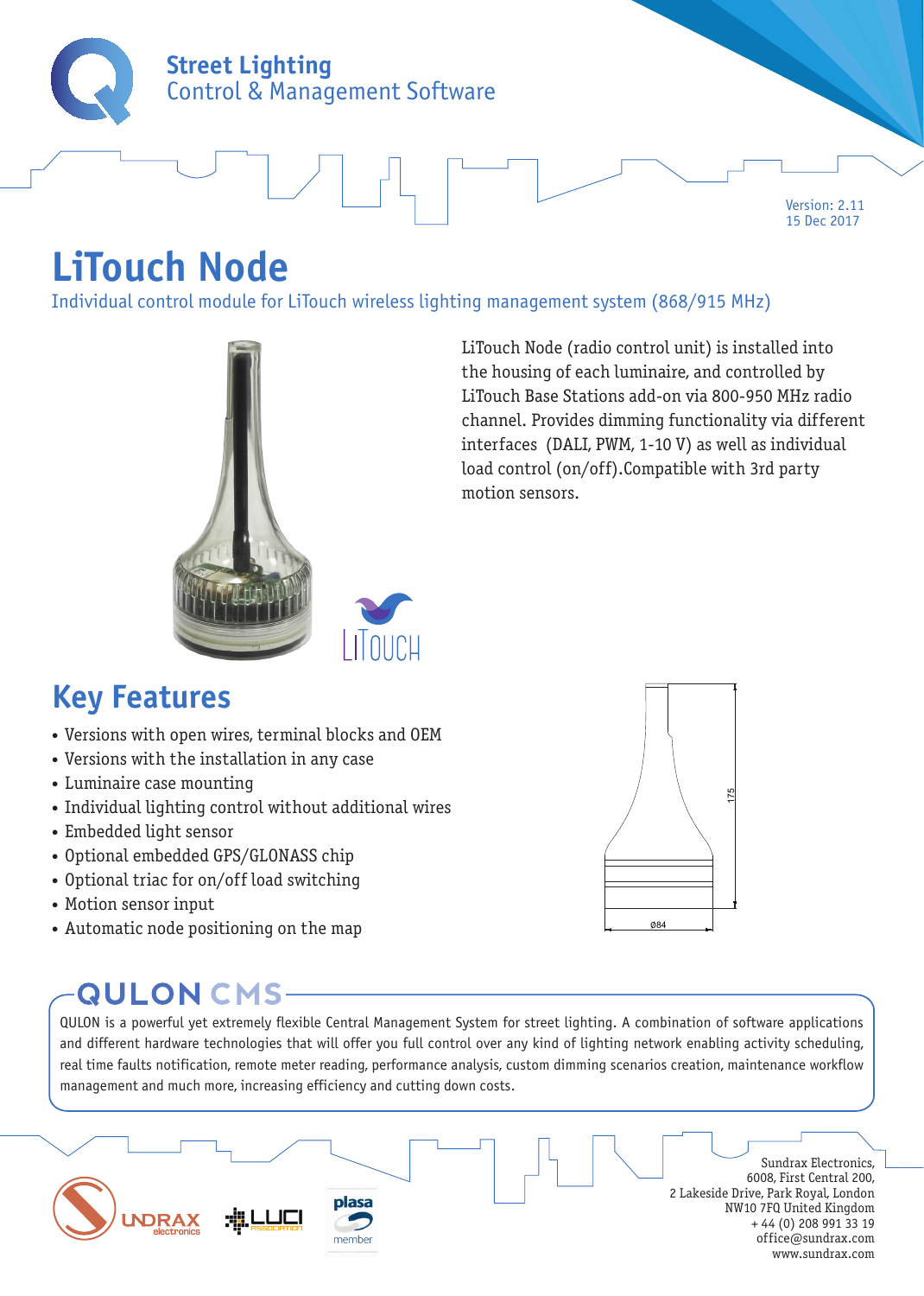# **LiTouch Node**

Individual control module for LiTouch wireless lighting management system (868/915 MHz)

## **Technical Specifications**

#### **Mechanical**

- Housing: Solid case
- Material: Plastic
- Dimensions, mm: 84(D) x 175(H) x 84(W)
- Mass: 0.3 kg
- 

#### Power & Electrical

- Input Voltage: ~100-270 VAC, 50/60 Hz
- Input Power (max): 5 W
- Mains Fuse: 0.5 A
- Max load Power: 1000 W

#### **Environmental**

- Operating Temperature: -40...+70°C
- Storage Temperature: -50...+80°C
- Operating Relative Humidity (max): 100%
- IP Rating: IP 65
- Certification: CE, RoHS
- Warranty: 36 Month (Return to base)

#### Inputs / Outputs

- Connectors: Leads, Screw terminals
- Sensors: Motion sensor input, Embedded light sensor

#### Interfaces and Protocols

- Mounting: Luminaire case  **Control output interface: 1-10 V/ PWM, DALI** 
	- Navigation: GPS/GLONASS (optional)
	- Communication with controller: ISM band 868/915 MHz
	- Sensitivity: 123 dBm
	- Output power: +14 dBm

#### Configuration / Indication

• Setup: Remote via Qulon-C/DEUS and Qulon LiTouch

• Indication: LED

#### Package Contents

- LiTouch module
- User guide
- Connectors kit

### **Product Line**